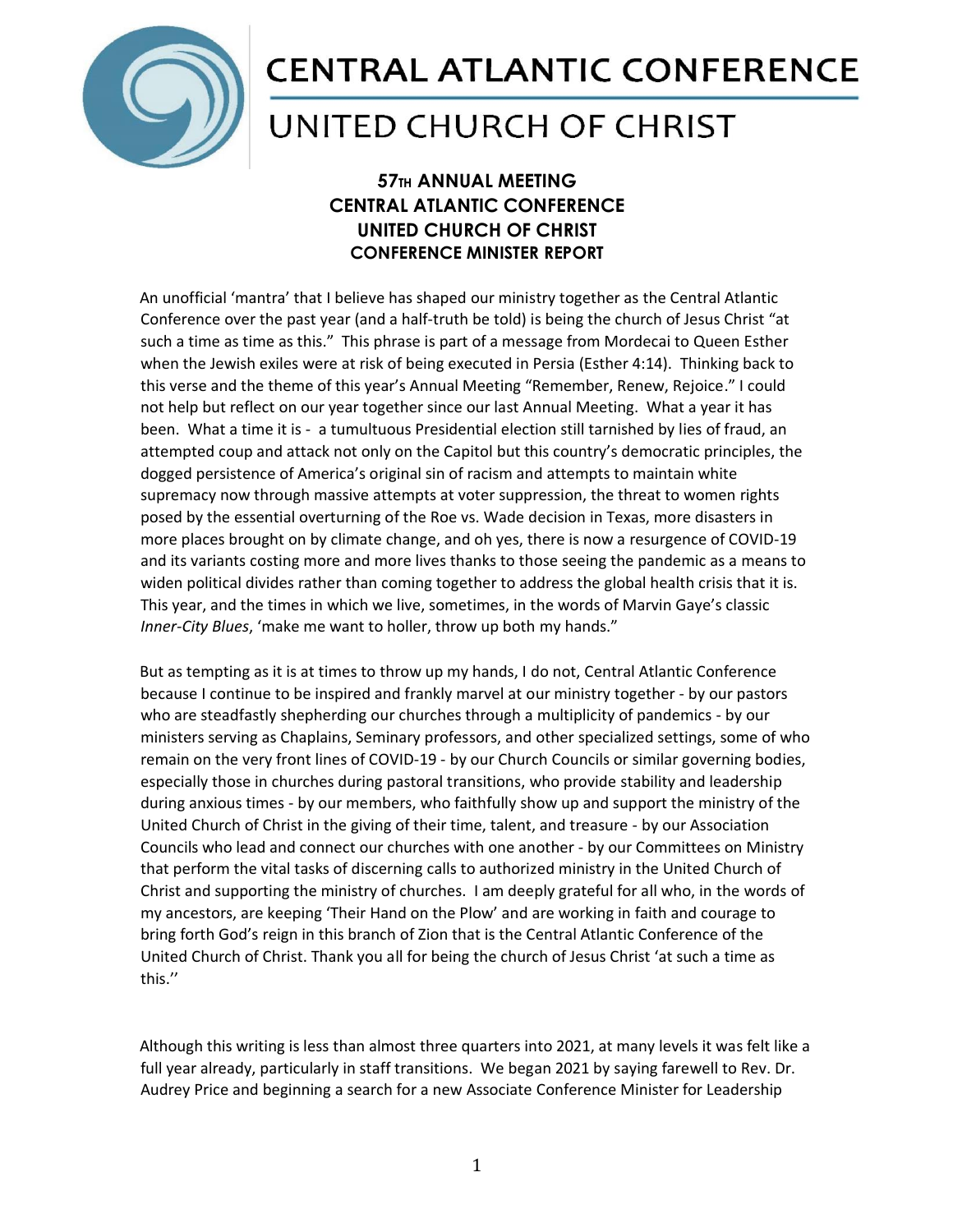Development. In May we called the Rev. Sheresa Simpson-Rice to serve, and since beginning with us in August she has 'hit the ground running', already being a blessing in her call and providing ministerial support to the Catoctin and Shenandoah Associations. The New Jersey Association and our churches in Eastern Maryland continue to be served proficiently by Rev. Nelson Murphy, a prayerful, prophetic, and pastoral presence to the churches, leadership, and members. Rev. Marvin Silver has just returned from a well-deserved sabbatical and continues to bless the Potomac and Shenandoah Associations and the Conference through his work with the Justice and Witness Action Network. During Marvin's sabbatical our Conference experienced the blessing of the spirituality, insight, and joyful presence of Rev. Aubra Love as Acting Conference Minister, and the passion for justice and vibrant spirit of Minister Kecia Munroe, a recent graduate of Lancaster Theological Seminary and a member in Discernment, as Social Justice Associate. At this writing I am pleased that say that after many months we are at full staffing, complemented by our Administrative staff of Tristan Battle, Angela Megna, Ginger Glasser, and Rev. Darryl Moch who not only serves as Dean of our Communities of Practice but convenes and directs the talented souls who come together as the CAC Mass Choir. I appreciate at several levels our Conference Ministry Team and Administrative Staff who continue to serve our Conference faithfully 'at such a time as this.'

It is vital to the health of any organization to have strong leadership at its' Board level. The Central Atlantic Conference has been blessed for the last two years to have had that in the person of Ms. Janese Murray. Janese has been a dedicated and Spirit-filled presence, and our Board has been both productive and prolific thanks to her strategic and diligent direction, leading the Board through a Strategic Planning process, improving governance and nominating processes, and in this year's Annual Meeting working with our Leadership and Governance Working Group to present long overdue changes to our Conference's Constitution and By-Laws. Our Board and our Conference owes a debt of gratitude to Janese for her good work, and here I would like to add my personal thanks and appreciation. I also thank here several stalwart members of our Board whose terms are coming to an end in this Annual Meeting: Rev. Dr. Rob Apgar-Taylor, Rev. Anne Holmes, Mr. Steve Matthias, and Ms. Maria Blair. Our Board of Directors will be blessed with the additions of Rev. Dr. Kirk Johnson, Rev. Jessica Townsley, Mr. David Nau, and Mr. Rod Chamberlain, as well as the leadership of Mr. Doug White and Rev. Cynthia Robinson and President and Vice-President respectively. I give thanks to our members of the Board of Directors – past, present, and future, who answered the call to leadership of our Conference 'at such a time as this.'

Thanks to the good work of the Board, we have made progress in the Strategic Plan adopted in our Annual Meeting last year. As customary in such matters, both internal and external changes created modifications in the timing of some action items, but we are largely on course with our action items and goals. Here I also thank you, Central Atlantic Conference for your support through your contributions to Our Church's Wider Mission ("OCWM") and the other '5 for 5' offerings that support ours and the national setting of the United Church of Christ. We cannot do the work we do for our congregations without you and ask for you for your continued support so that our Conference can bear witness as the United Church of Christ 'at such a time as this.'